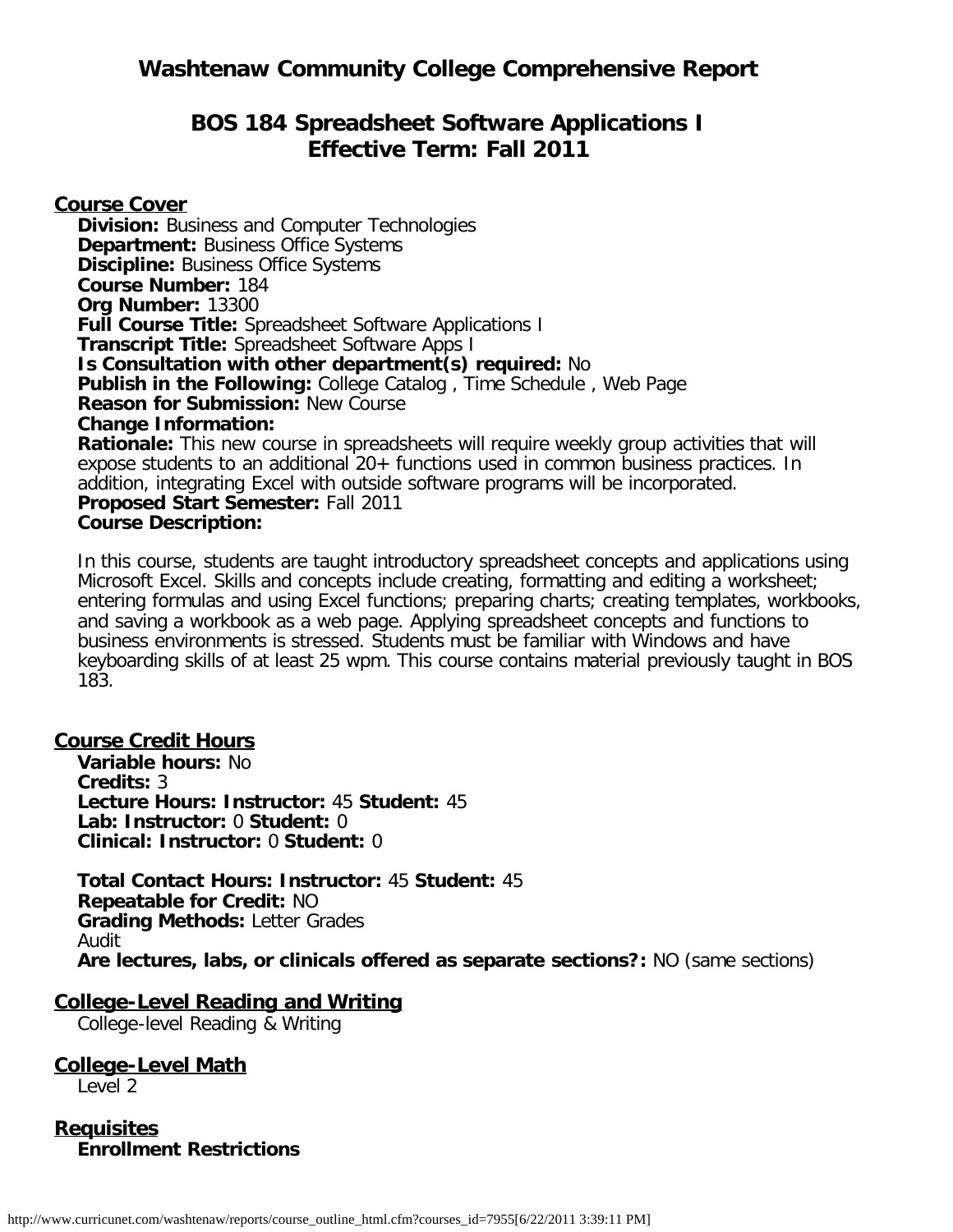Academic Reading and Writing Levels of 6; Academic Math Level 2

#### **General Education Request Course Transfer Proposed For:**

### **Student Learning Outcomes**

1. Use Excel review functionality including spell check and comments.

**Assessment 1 Assessment Tool:** Practical Test **Assessment Date:** Fall 2012 **Assessment Cycle: Every Three Years Course section(s)/other population:** All sections **Number students to be assessed:** Random sample of 33% of all students or a minimum of 24 students. **How the assessment will be scored:** Answer Key **Standard of success to be used for this assessment:** 75% of students will score 75% or higher on practical exam. **Who will score and analyze the data:** Departmental Faculty

2. Develop various views as appropriate for content.

#### **Assessment 1**

**Assessment Tool:** Practical Test **Assessment Date:** Fall 2012 **Assessment Cycle:** Every Three Years **Course section(s)/other population:** All sections **Number students to be assessed:** Random sample of 33% of all students or a minimum of 24 students. **How the assessment will be scored:** Answer Key **Standard of success to be used for this assessment:** 75% of students will score 75% or higher on practical exam. **Who will score and analyze the data:** Departmental Faculty

3. Format cells and spreadsheets.

#### **Assessment 1**

**Assessment Tool:** Practical Test **Assessment Date:** Fall 2012 **Assessment Cycle: Every Three Years Course section(s)/other population:** All sections **Number students to be assessed:** Random sample of 33% of all students or a minimum of 24 students. **How the assessment will be scored:** Answer Key **Standard of success to be used for this assessment:** 75% of students will score 75% or higher on practical exam. **Who will score and analyze the data:** Departmental Faculty

4. Use simple formulas in business-oriented spreadsheets.

#### **Assessment 1**

**Assessment Tool:** Practical Test **Assessment Date:** Fall 2012 **Assessment Cycle:** Every Three Years **Course section(s)/other population:** All sections **Number students to be assessed:** Random sample of 33% of all students or a minimum of 24 students. **How the assessment will be scored:** Answer Key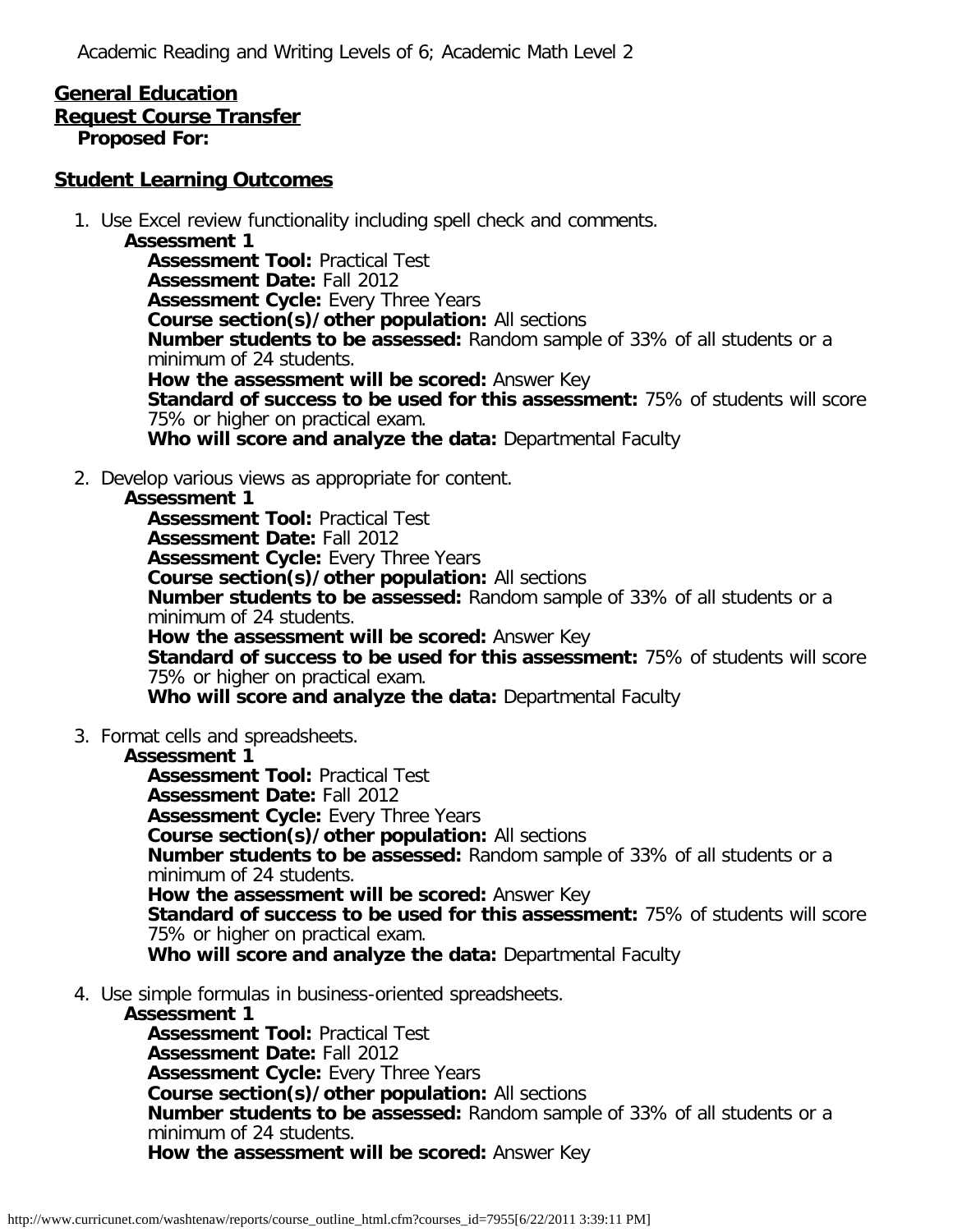**Standard of success to be used for this assessment:** 75% of students will score 75% or higher on practical exam. **Who will score and analyze the data:** Departmental Faculty

5. Use page layout functions to create clear and readable spreadsheets.

#### **Assessment 1**

**Assessment Tool:** Practical Test **Assessment Date:** Fall 2012 **Assessment Cycle:** Every Three Years **Course section(s)/other population:** All sections **Number students to be assessed:** Random sample of 33% of all students or a minimum of 24 students. **How the assessment will be scored:** Answer Key **Standard of success to be used for this assessment:** 75% of students will score 75% or higher on practical exam. **Who will score and analyze the data:** Departmental Faculty

6. Demonstrate relative, mixed, and absolute addresses in formulas.

#### **Assessment 1**

**Assessment Tool:** Practical Test **Assessment Date:** Fall 2012 **Assessment Cycle:** Every Three Years **Course section(s)/other population:** All sections **Number students to be assessed:** Random sample of 33% of all students or a minimum of 24 students. **How the assessment will be scored:** Answer Key **Standard of success to be used for this assessment:** 75% of students will score 75% or higher on practical exam. **Who will score and analyze the data:** Departmental Faculty

# **Course Objectives**

1. Open, edit, save, and print a workbook.

# **Methods of Evaluation**

Activity or Exercise Exams/Tests **Quizzes Matched Outcomes**

2. Use AutoCorrect, AutoFill, and AutoFormat.

#### **Methods of Evaluation**

Activity or Exercise Exams/Tests **Quizzes Matched Outcomes**

3. Insert and delete worksheets and cells.

**Methods of Evaluation** Activity or Exercise Exams/Tests Quizzes **Matched Outcomes**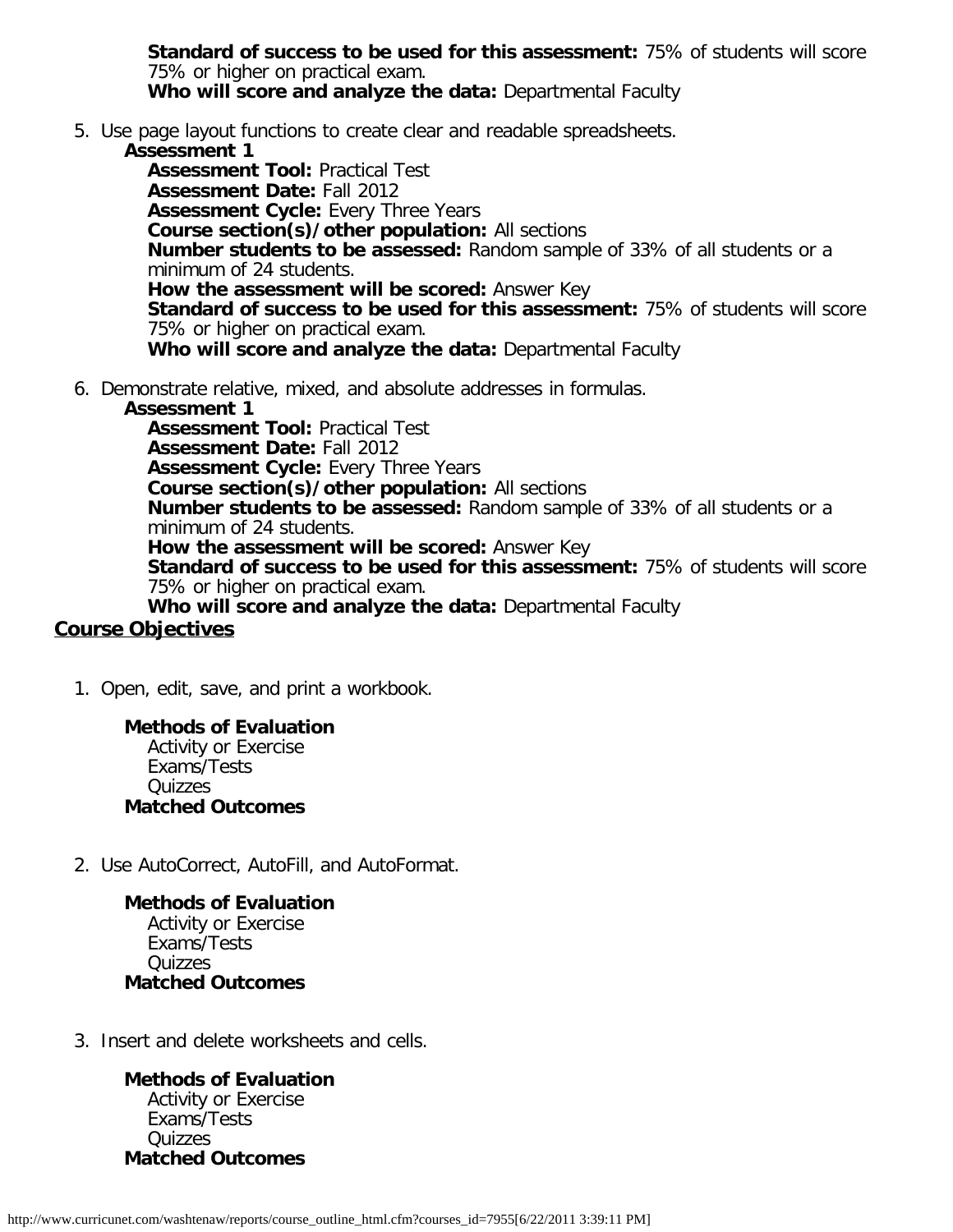4. Add labels using AutoComplete and pick from list.

**Methods of Evaluation** Activity or Exercise Exams/Tests Quizzes **Matched Outcomes**

5. Build addition, subtraction, multiplication, and division formulas.

**Methods of Evaluation** Activity or Exercise Exams/Tests Quizzes **Matched Outcomes**

6. Use the IF, AND, OR, NOT, PMT, FV, INT, and ROUND functions.

**Methods of Evaluation** Activity or Exercise Exams/Tests **Quizzes Matched Outcomes**

7. Create hyperlinks and nested functions.

**Methods of Evaluation** Activity or Exercise Exams/Tests **Quizzes Matched Outcomes**

8. Create, edit and print charts.

**Methods of Evaluation** Activity or Exercise Exams/Tests Quizzes **Matched Outcomes**

9. Create and share an Excel workbook using the Excel web application.

**Methods of Evaluation** Activity or Exercise Exams/Tests **Quizzes Matched Outcomes**

10. Create PDF files from worksheets.